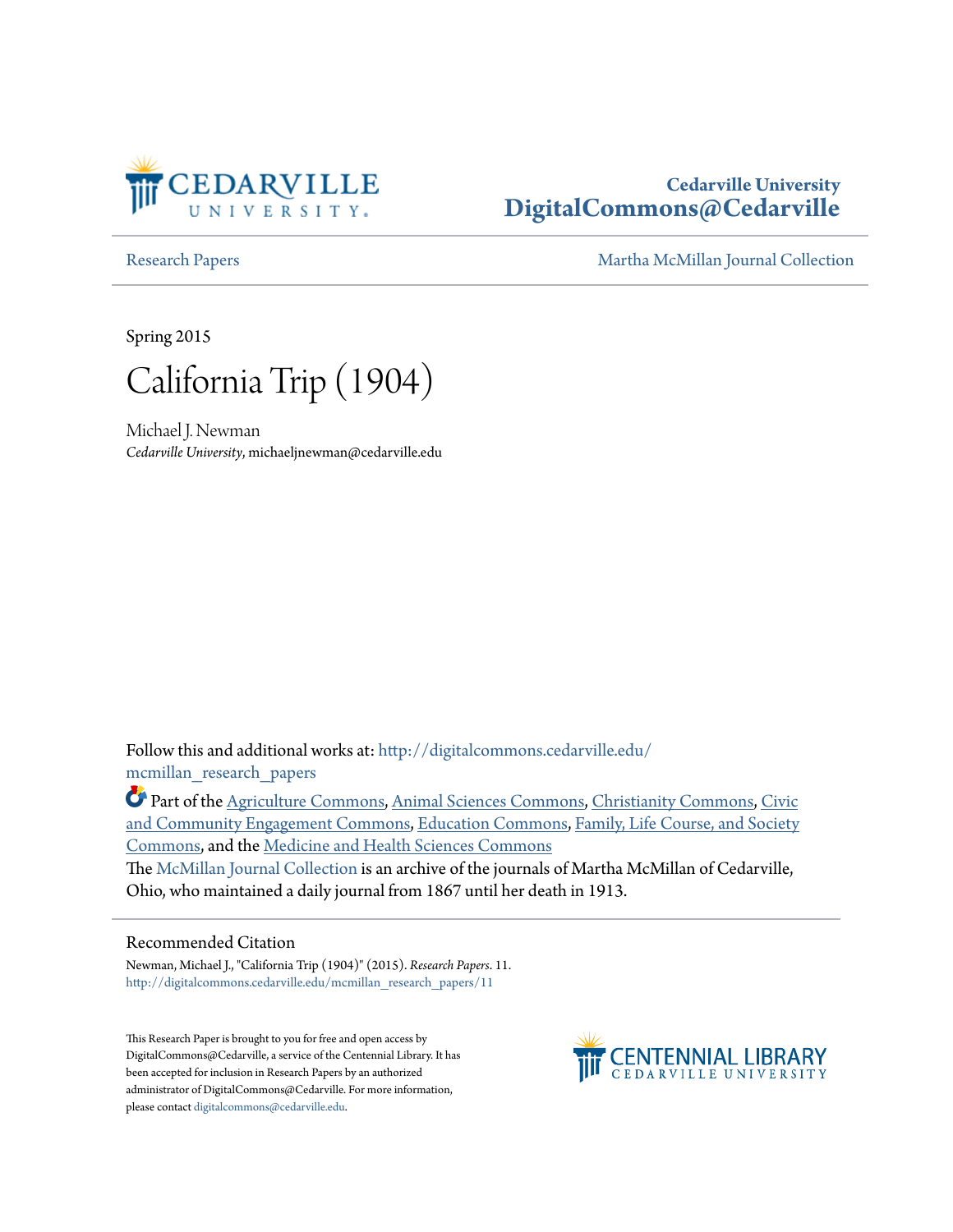#### California Trip (1904)

#### Michael J. Newman

#### 2015

In December 1903, Martha McMillan, her husband James, and their youngest son Paul (who turned 14 in April during the trip), travelled from their home in Cedarville, Ohio to Los Angeles, California to visit Martha's son Homer, his wife Mary, and their infant son Richard. From what Martha writes about in her daily journals, the trip was greatly enjoyable, but fraught with sickness and ill-health. What the entries in this journal do is show readers how sickness was dealt with in the past, which can also be useful for those studying medicine today.

Medicine in the early 20<sup>th</sup> Century was nowhere near as advanced as it is today. People got sick quite often, and when they did, Doctors came and took house calls. On Easter Sunday (April 3) 1904, Martha writes: "Morgan has his last meeting tonight but Richard is so very sick no one feels like attending - there is not any doubt as to him having the measles - for he is covered with them from head to foot. I never saw a stricken boy. The measles are serving him badly. Dr. Hunt here tonight." The next day Martha writes: "On account of the measles the 'folks' are little shy' about coming around here." It can be assumed that Richard got the measles from his mother, Mary, who wasn't feeling well for about a week.

The first vaccine was created in 1879 for cholera. This is right around the time when Martha and her family were living in Cedarville, Ohio. But in the California journal entries especially, measles was definitely the biggest concern. It was highly contagious, and unfortunately, the vaccine for measles was not created until 1964. But on January 5, 1904, Paul receives a vaccination, though what for is never told. However, in the weeks following, Paul's arm continues to bother him.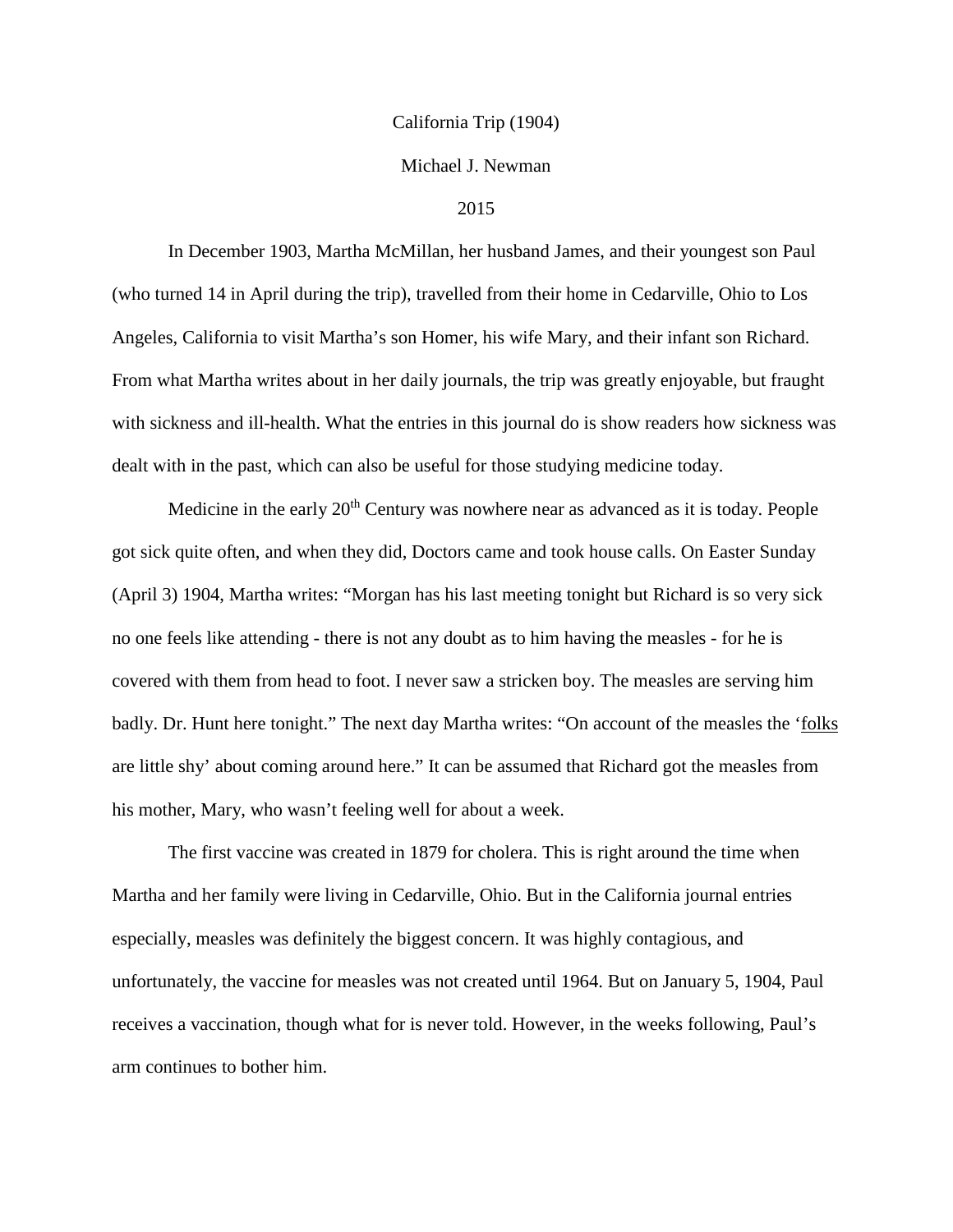Dentistry was also much different back then compared to now. On April 1, Martha writes that she had four teeth pulled, saying "These were the last of their "race." Yes these were the last - I have not another tooth left now. I am planning for a new set." Her husband also gets some teeth and some roots pulled as well. In the following weeks afterwards they have several visits to the dentist. They both receive new sets of teeth, though it's not stated what the new teeth are made of, though it is implied that the new teeth work similar to the way that modern dentures do today. What makes this journal entry interesting to historicize is the fact that four years previous, the year 1900, saw the revelation that bad oral hygiene can be drastically altered and improved using fluoride. "In the early 1900s Frederick McKay, a dentist in Colorado Springs, Colorado, noticed that the teeth of patients from certain nearby towns were stained and mottled, and guessed that the culprit might be in their water. Other investigators traced the discoloration to high fluoride levels and noticed that many such patients had fewer cavities... Today fluoride is added to tap water, toothpaste and mouth rinses, and as a result baby boomers… will probably be the first generation to keep their teeth throughout old age" (Genco 26).

Towards the end of April, Paul receives another supply of medicine for his arm, which is still sore from the vaccination. This had been the first time Martha let a child of hers become vaccinated, which shows that she was willing to change and adapt along with the world. She was also more accepting of her own medicine. At the same time that Paul received more medicine of his own, Martha received her ninth dosage. Over the course of January to April, Martha received nine supplies of medicine, though it is never stated what the medicine is for. Meanwhile, Paul's treatments seem to work fine at first, but in August of 1909, "Paul's lung trouble returned" and he could not transfer to a new college like he wanted. Shortly after, on May 25, 1910, Paul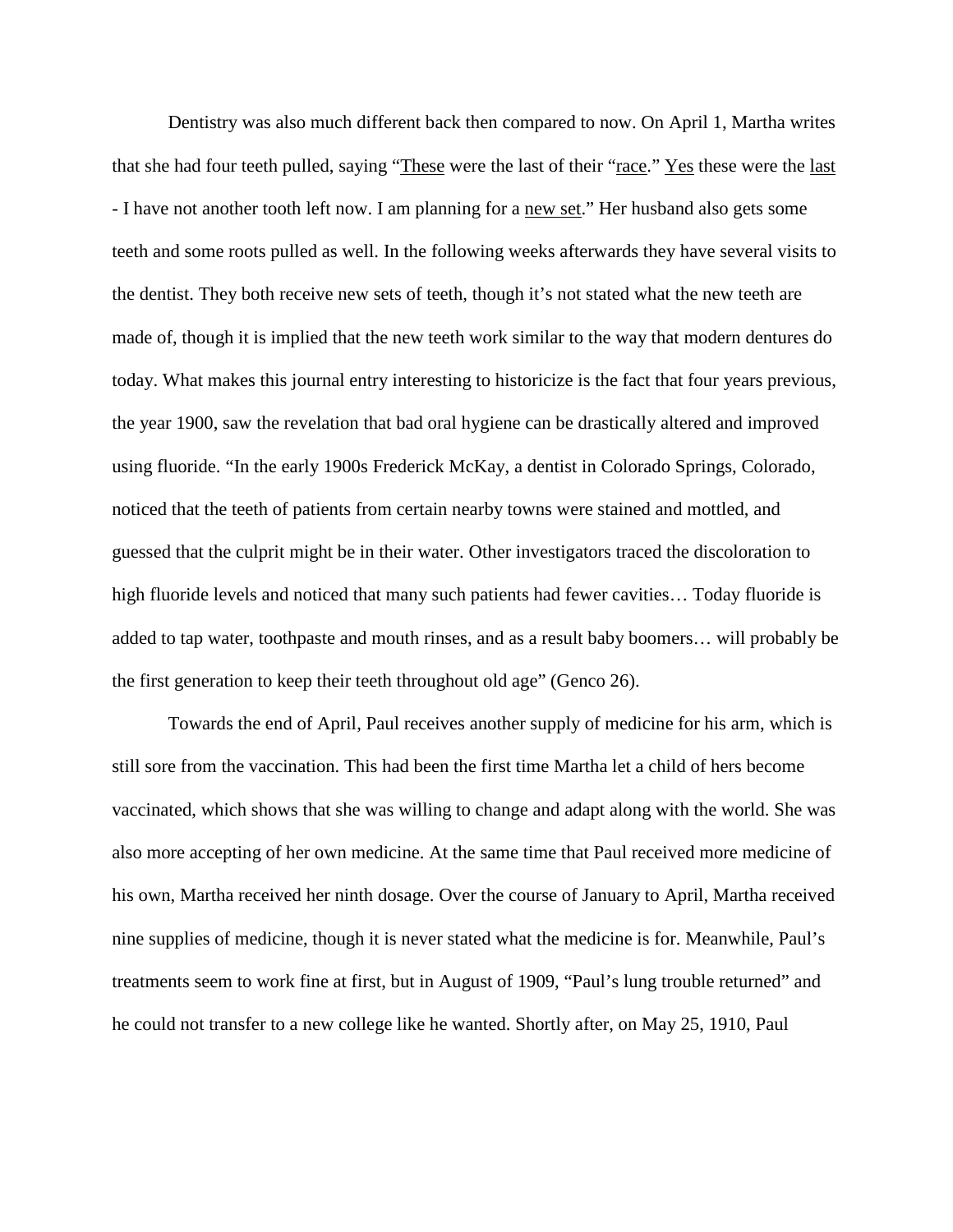suddenly died after a rapid decline in health; it's not known whether the lung complications were related to the vaccination earlier or not.

On April 24, 1904, Martha writes "Death is the way to life. If I were to remain always in this world we could not enjoy the life beyond. Life is to be reached through death in the eternal world as well as in the natural world."